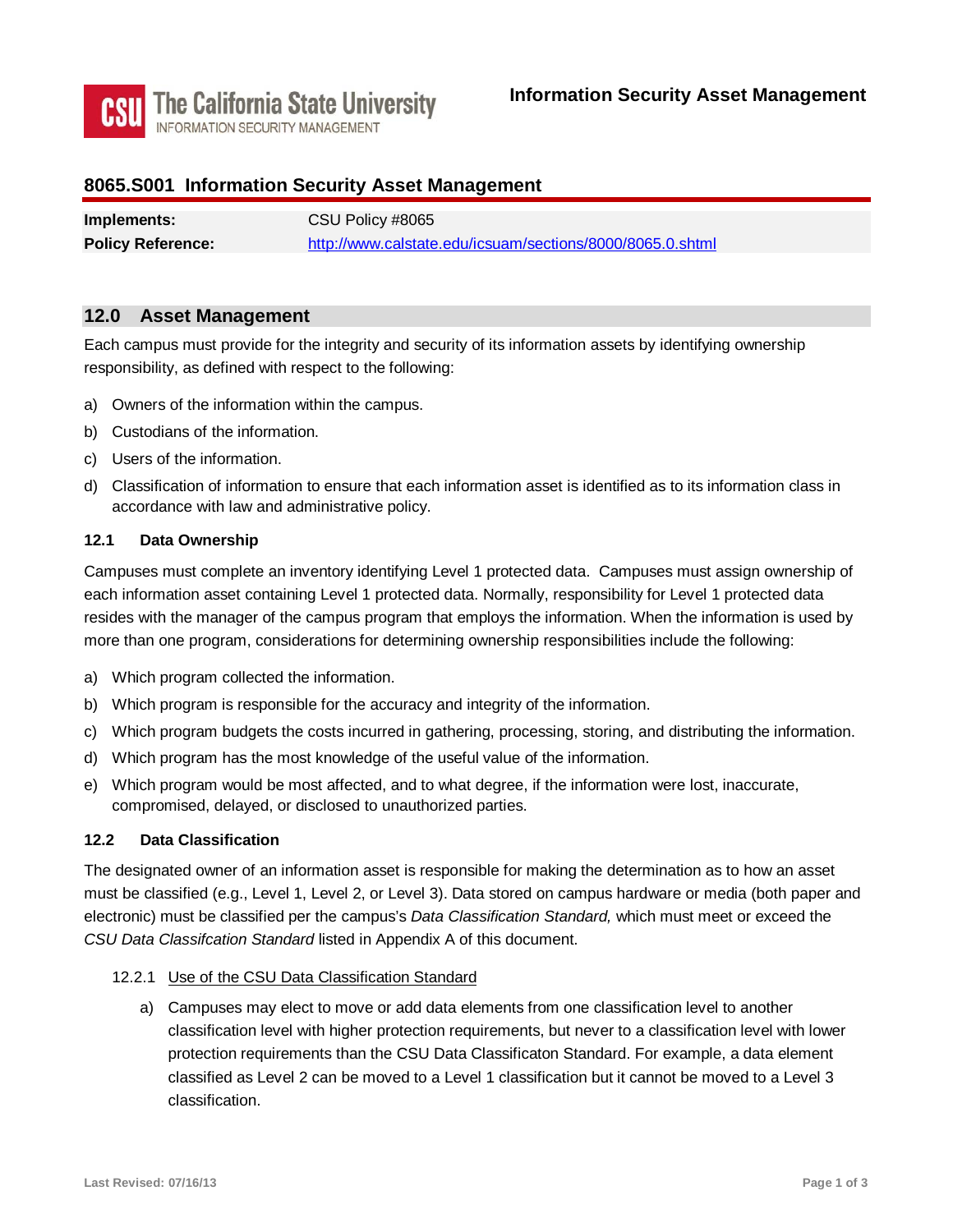b) Aggregates of data must be classified based upon the most secure classification level. That is, when data of mixed classification exist in the same file, document, report or memorandum, the classification of that file, document, report or memorandum must be of the highest applicable level of classification. If additional guidance is needed, then the campus ISO must be consulted.

## 12.2.2 Maintaining the CSU Data Classification Standard

- a) The CSU's Senior Director for Information Security Management (CISO) must determine what data will be designated Level 1 data and must identify appropriate minimum controls.
- b) The CISO must establish a process for the review and maintenance of the data classification standard. The CISO must review the classification standard on an annual basis.

## **12.3 Data Handling**

- to its classification. a) Data owners are responsible for identifying procedures that must be followed to ensure the integrity, security, and appropriate level of confidentiality of their information, subject to ISO review. These procedures may include but are not limited to methods for or restrictions on storage of hardcopy, verbal communication of data, etc. Data stored on campus hardware or media must be appropriately labeled and protected according
- to its classification.<br>b) When Protected Level 1 data is transmitted electronically, it must be sent via a method that uses strong encryption.
- c) When Protected Level 2 data is transmitted electronically, it must be protected using approved campus processes.

## **12.4 Data Storage**

- must ensure the confidentiality, integrity, and availability of the asset. a) Each campus must develop and implement appropriate controls for securing protected data. These controls
- b) Campus electronic media and hardware on which protected data is stored, distributed or accessed must be located and stored in secure locations that are protected by appropriate physical and environmental controls. Hardcopy material containing protected data must be stored in a locked enclosure.
- and hardware including appropriate inventory records and labeling of content. c) The level of protections provided by these controls must be commensurate with identified risks to the media
- d) Where the combination of assessed risk, technical feasibility and operational practicality allow, protected level 1 data stored electronically must be encrypted using strong encryption methods.

## **12.5 Data Retention and Disposition**

 All data on campus hardware and electronic and non-electronic media must be retained and disposed of in accordance with CSU Executive Order 1031.

Information that has been identified as or is reasonably believed to be relevant to an existing or potential legal proceeding must be retained while the matter is ongoing in accordance with established campus procedures.

## **12.6 Data Backup**

 Information systems or files must be backed up using a schedule which is based on the value of the information asset and the requirements of the campus business continuity plan.

Transportation procedures for backup media containing protected data must be documented and reviewed annually.